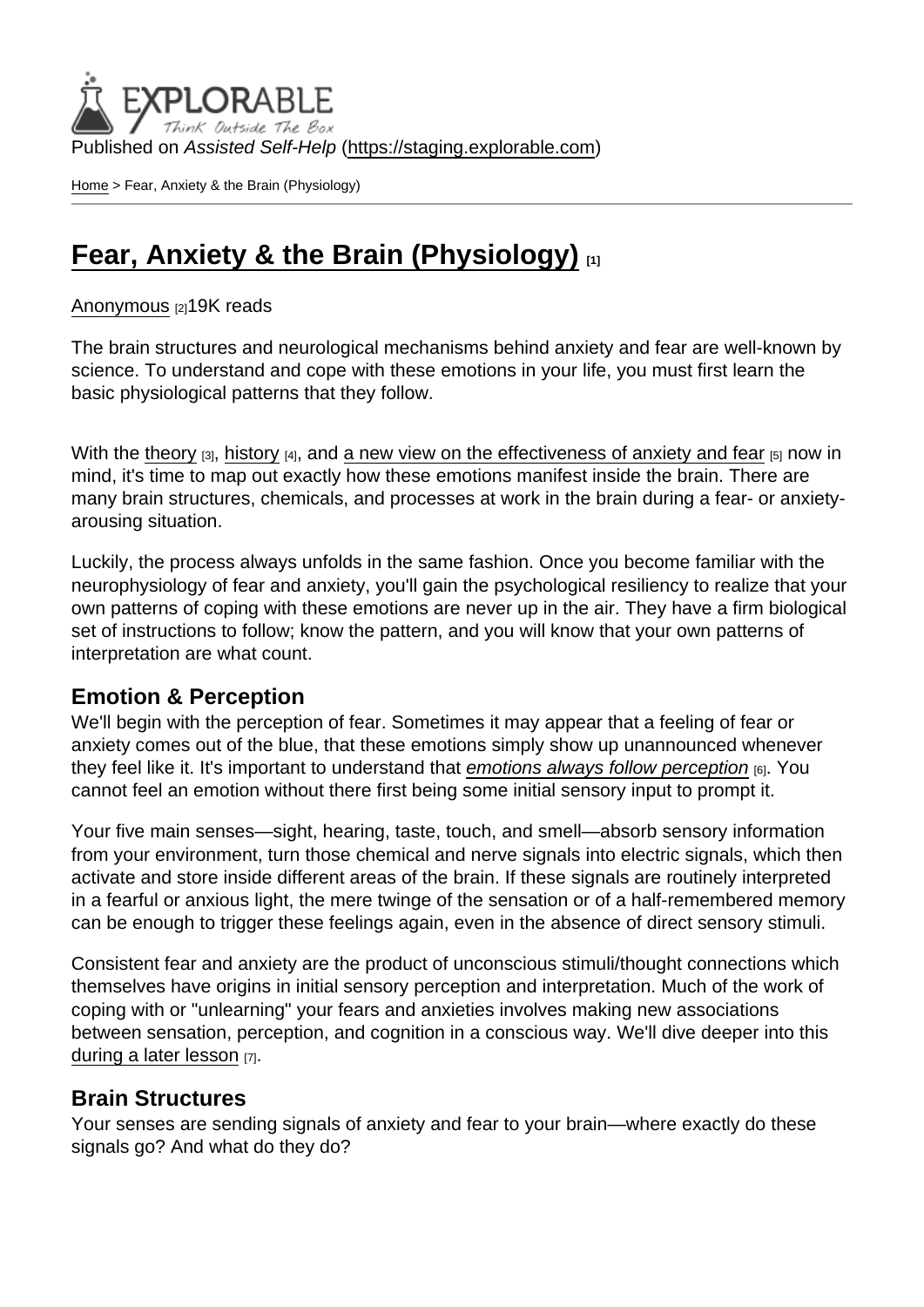Here is [a brief overview of the major brain structures](http://science.howstuffworks.com/life/inside-the-mind/emotions/fear.htm) [8] responsible for creating and making sense of anxiety and fear:

Adrenal Gland – Part of you endocrine system. It produces many kinds of hormones that activate and regulate anxious, fearful, and stress responses. As the name suggests, it is the brain's adrenaline factory.

Amygdala – The brain's emotional organizational center. The amygdala separates your emotional responses into threatening or non-threatening camps and is the storehouse of fearful memories and associations.

Hippocampus – A primary brain structure for memory. The hippocampus both files away and recalls conscious memories and is one of the first-responders to give context and meaning to sensations and stimuli.

 $\bullet$  Hypothalamus – This tiny structure is the seed of your "fight, flight, or freeze" response.

Pituitary Gland – Another endocrine structure. Together with the hypothalamus and adrenal gland, it forms [a feedback system that controls stress reactions](https://en.wikipedia.org/wiki/Hypothalamic–pituitary–adrenal_axis) [9], mood, and emotion.

Sensory Cortex – The brain structure responsible for collecting uncontextualized sensory information.

Thalamus – A junction box for sensory information. The thalamus reroutes specific sensory information to other parts of the brain.

ACTH, Cortisol, Oxytocin, Epinephrine (Adrenaline), and Norepinephrine –  $- A$ sampling of the over 30 hormones and chemicals released during "flight, fight, or freeze" responses. They are released by both your adrenal (bloodstream) and autonomic nervous systems. Learn more specifics [here](http://science.howstuffworks.com/life/inside-the-mind/emotions/fear2.htm) [10] and watch a video of the process [here](https://www.youtube.com/watch?v=gmwiJ6ghLIM) [11] .

## The Autonomic Nervous System

These brain structures work in concert to interpret, contextualize, and store your sensory reactions and emotional experiences, fear and anxiety included. They themselves are part of a larger system called the [autonomic nervous system](http://www.everydayhealth.com/sexual-health/dr-laura-berman-autonomic-nervous-system.aspx)  $[12]$ , itself divided into the sympathetic and parasympathetic systems. The sympathetic nervous system is the "arousal" side of your nervous system. It regulates how your brain and body gears up to face stress and emergencies, and ultimately causes the classic bodily symptoms of these emotions: increased heart rate and blood pressure, widened eyes, and the shutting down of non-critical emergency mode systems, such as digestion.

The parasympathetic nervous system essentially acts to reverse the effects of the